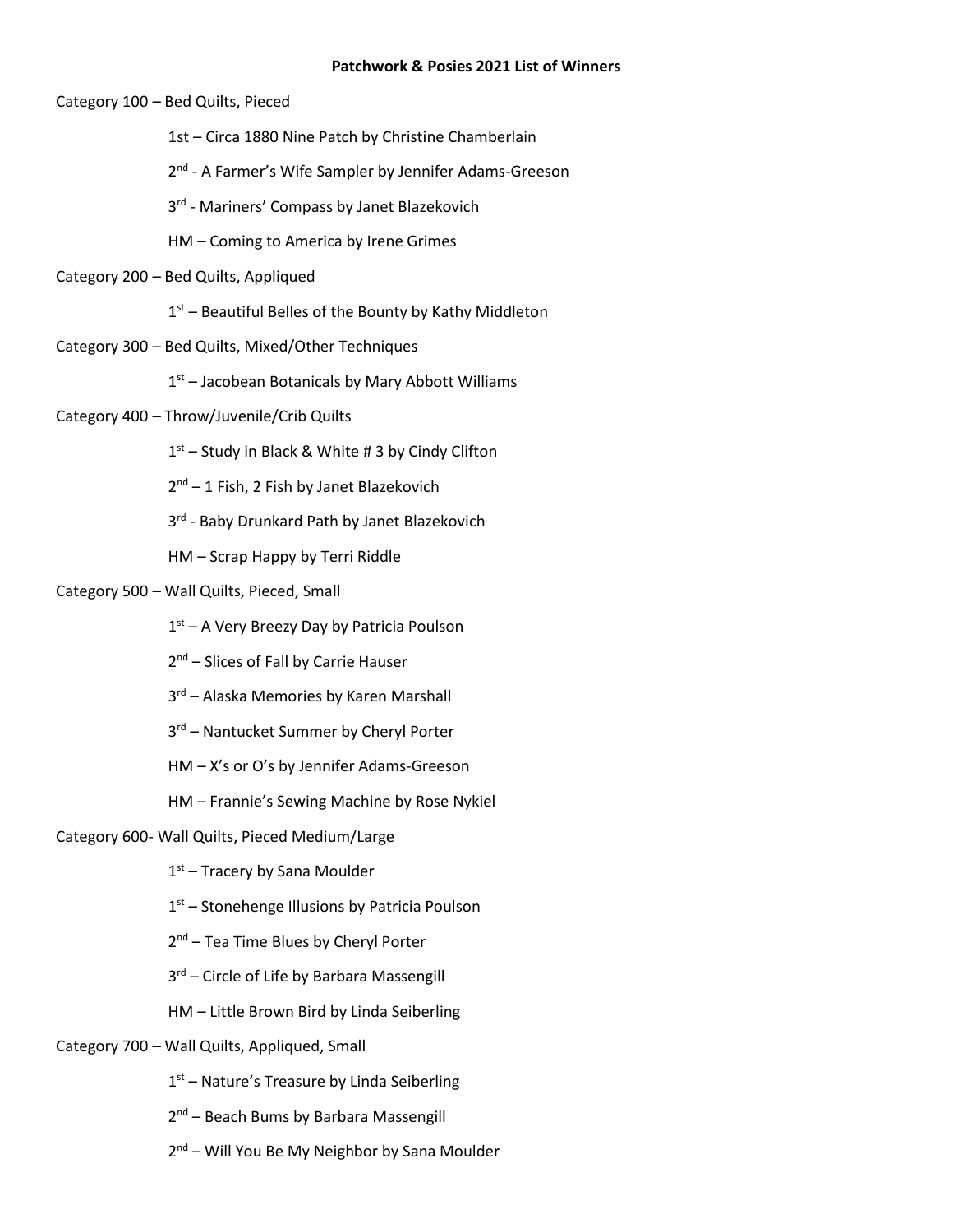Category 800 – Wall Quilts, Appliques, Medium/Large

1<sup>st</sup> – Simply Delicious

Category 900 – Wall Quilts, Mixed/Other Techniques. Small

1<sup>st</sup> – Lucas and Friend by Tamara Davidson

2<sup>nd</sup> – Sitting on Top of the World by Barbara Massengill

3<sup>rd</sup> – She Wore Combat Boots by Patricia Poulson

HM – Welcome to My Garden by Sharon Puryear

Category 1000 – Wall Quilts, Mixed/Other Techniques, Medium/Large

1<sup>st</sup> – Every Which Way by Penny Fogg

2<sup>nd</sup> – Carrie's Spooktacular Good Time by Carrie Hauser

Category 1100 – Pictorial/Art Quilts, Small

1<sup>st</sup> – July Picnic by Tamara Davidson

2<sup>nd</sup> – Misty August Morning by Tamara Davidson

3 rd – Guinea Pig Lunch by Kim & Caroline Koch

Category 1300- Duet Quilts, Pieced, Small

1<sup>st</sup> – Underground Railroad by Karen Marshall; quilted by Linda James

2<sup>nd</sup> – Storm at Sea by Kimberley Hess; quilted by Brandy Rayburn

Category 1400 – Duet Quilts, Pieced, Medium

1<sup>st</sup> – Follow Your True Path by Pat Stack; quilted by Sharon Vitt

2<sup>nd</sup> – Lincoln's War by Pat Brown; quilted by Janet Blazekovich

2<sup>nd</sup> – Puzzled by Terri Petty; quilted by Cassandra Ireland Beaver

3<sup>rd</sup> – Fantastic Pineapples by Sharon Hammond; quilted by Marielle Cano

3<sup>rd</sup> – Halloween Happiness by Karen Marshall; quilted by Linda Walters

3<sup>rd</sup> – Shooting Star by Rose Nykiel; quilted by Janet Blazekovich

HM – Cadence Court by Marilyn Murray; quilted by Kathy Kirk

HM – Stars in Your Eyes by Sharon Raschke; quilted by Janet Blazekovich

Category 1500 - Duet Quilts, Pieced, Large

1<sup>st</sup> – Grecian Tile by Nancy Eckert; quilted by Irene Grimes

1<sup>st</sup> – White House Sampler by Mary Abbott Williams; quilted by Irene Grimes

2<sup>nd</sup> – Blue Willow by Nancy Eckert; quilted by Anna Byler

2<sup>nd</sup> – Anchored with Love by Pat Stack; quilted by K. Smith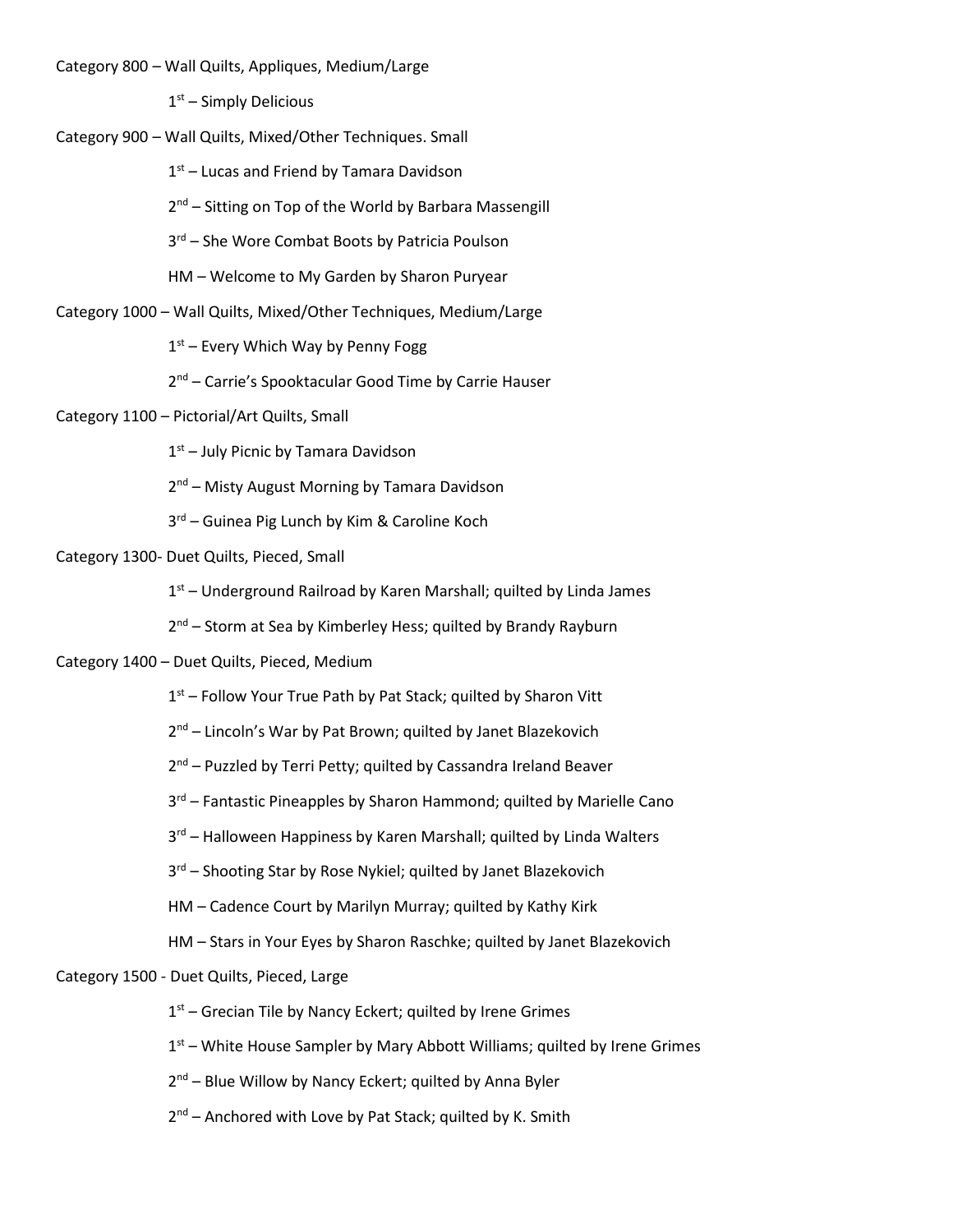Category 1500 - Duet Quilts, Pieced, Large (continued)

3<sup>rd</sup> – My Favorites, Front and Back by Becky Burgin; quilted by Carrie Hauser

3<sup>rd</sup> – Gaia – Greek Goddess of the Land by Marie McNeill; quilted by Irene Grimes

HM – Study in Black and White by Patricia Brown; quilted by Janet Blazekovich

Category 1700 – Duet Quilts, Appliqued, Medium/Large

1<sup>st</sup> -Flight Path by Terri Petty; quilted by Jane Williams

2<sup>nd</sup> – Menopause by Terri Petty; quilted by Sharon Vitt

3<sup>rd</sup> – Adam's Garden Party by Rose Nykiel; quilted by Ruth Williams-Hunt

Category 1800 – Duet Quilts, Appliqued, Large

1<sup>st</sup> – Jane's Twirling Parasols by Floyd Bullock; quilted by Delia Veloz

1<sup>st</sup> – My Winsome Woodland Wonders by Kathy Middleton; quilted by Kelsey Grice

2<sup>nd</sup> – Block and Barns by Patricia Brown; quilted by Janet Blazekovich

2<sup>nd</sup> – Crown Him with Many Crowns by Barbara Massengill; quilted by Janet Blazekovich

Category 1900 – Modern Quilts

1st - The Fenway by Carrie Hauser

2<sup>nd</sup> – The Three Amigos by Faye Jones

3<sup>rd</sup> – Stained Glass Window by Cindy Clifton

# Category 2100 – Team Bed Quilts

1<sup>st</sup> – Stars for a Veteran by Jeanne Lloyd, Randi Klein, Patricia Poulson, Sharon Puryear and Bonnie Williams; quilted by Patricia Poulson

Category 2200 – Team Wall Quilts

1<sup>st</sup> – Batik Rainforest Frogs by Becky Burgin and the Apex Pinetree Quilters; quilted by Becky Burgin

- 2<sup>nd</sup> Ho! Ho! Ho! By Patricia Brown and the Hearts and Hands/ECA Quilters; quilted by Janet Blazekovich
- 3<sup>rd</sup> Leaps and Bound by Bonnie Willaims and the the Hearts and Hands/ECA Quilters; quilted by Janet Blazekovich

# Category 2300 – First Quilt

1<sup>st</sup> – Holly's Lil Cock

# Category 2400 – Miniature Quilts

1<sup>st</sup> – Pinwheels in Motion by Jennifer Adams-Greeson

2<sup>nd</sup> – Can I Go Smaller? By Irene Grimes

2<sup>nd</sup> – Tiny Tessellating Triangles by Patricia Poulson